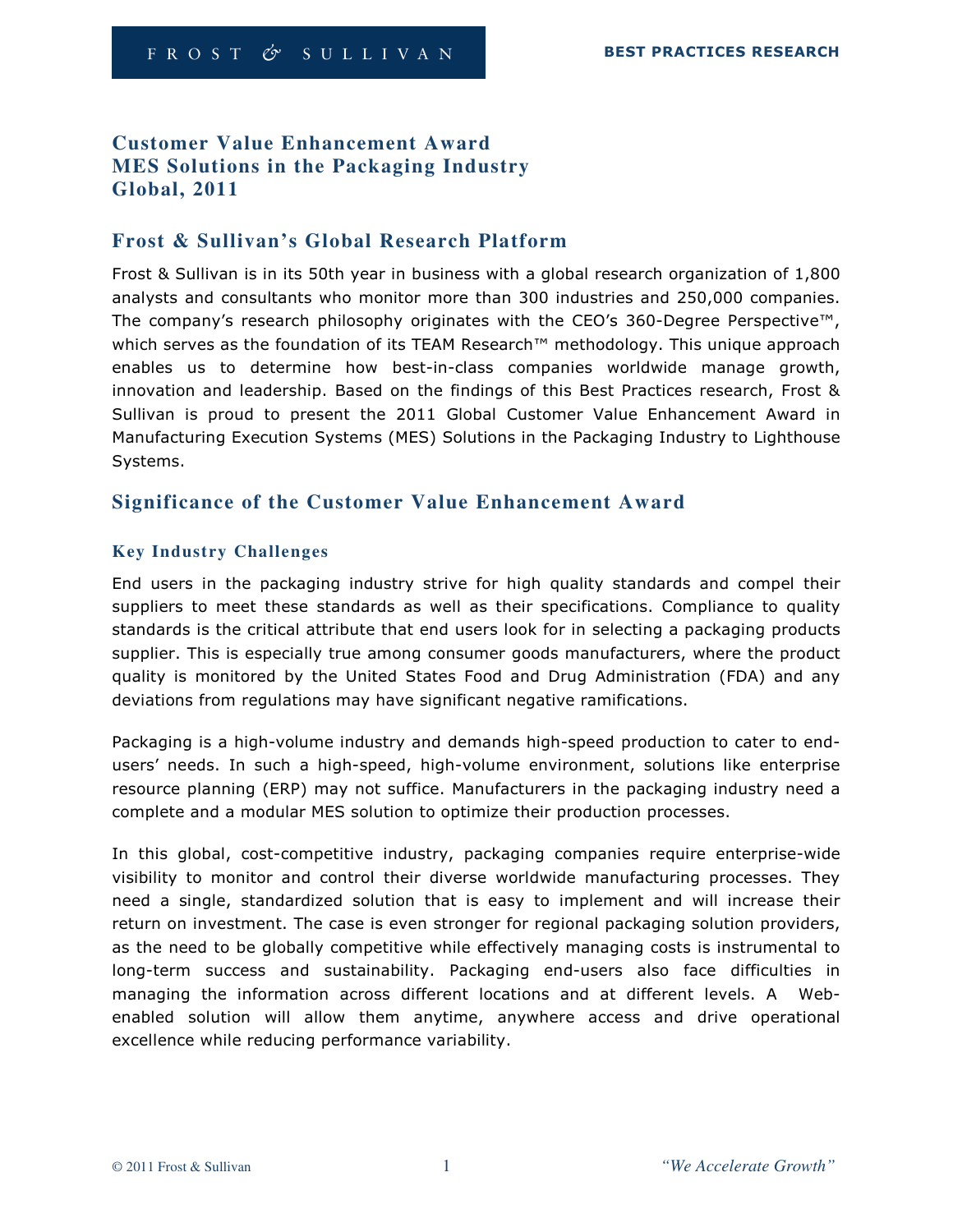## **Best Practice Award Analysis for Lighthouse Systems**

The Frost & Sullivan Award for Customer Value Enhancement is presented each year to the company that has demonstrated excellence in implementing strategies that proactively create value for its customers with a focus on improving the return on the investment that customers make in its services or products. This award recognizes the company's inordinate focus on enhancing the value that its customers receive, beyond simply good customer service, leading to improved customer retention and ultimately customer base expansion.

#### Lighthouse Systems' Performance in MES Solutions in the Packaging Industry

Lighthouse Systems' unique capabilities in MES solutions have enabled packaging manufacturers to operate cost effectively, produce quickly in high volume, and all while complying with stringent quality standards. The real-time access and worldwide visibility to information have helped many end users optimize their production processes to become more proactive and competitive. The solutions from Lighthouse Systems have played a dominant role in reducing the spoilage, downtime, and inventory level for many leading players in the packaging industry. Lighthouse Systems has clearly been a go-to company for packaging manufacturers as it has witnessed 40 percent growth in revenues for the packaging industry during the current year.

#### Key Performance Drivers for Lighthouse Systems

#### Factor 1: Expansion of Customer Base

End users in the packaging industry value suppliers who deliver solutions that enable them to follow stringent specifications and quality requirements. For end users like consumer goods manufacturers, adherence to the highest quality standards also gives them a competitive advantage. Many MES providers' solutions focus on various functions in manufacturing processes, but very few focus on the specific intricacies involved in the packaging industry.

Lighthouse Systems' solutions for the packaging industry address major challenges such as quality, overall equipment effectiveness, energy monitoring, and maintenance management. The company's ability to work collaboratively with customers from the project conception stage to commencement and maintenance is truly commendable. During the course of a project, requirements are observed from a wide viewpoint involving users from the shop floor, engineering, and management.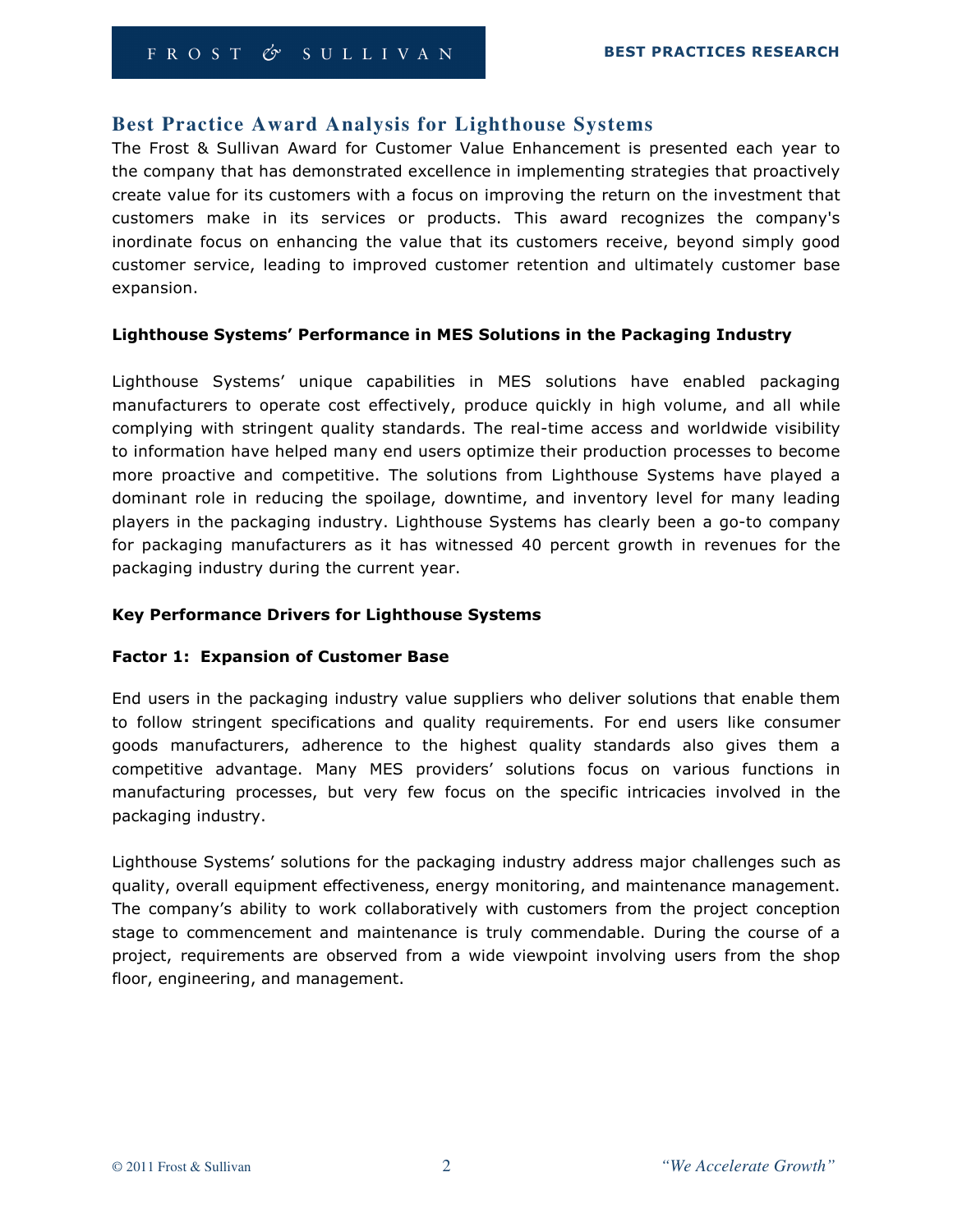A critical factor in the packaging industry is quality, which demands close management as most quality checks are done by the operators running the process, with different sample sizes and frequencies. The data volume involved is large, so users want to be alerted about possible problems rather than continuously sifting through reams of data to find them. The Shopfloor-Online MES solution from Lighthouse Systems provides unrivaled support for both operators and managers. It creates the quality control plan, taking into consideration all the peculiarities of different processes or products. Shopfloor-Online MES incorporates the necessary checks, while understanding the correct specifications to check against. It reminds when checks are due and guides through each check, raising the red flag for the out-of-spec measurement through statistical process control (SPC) rules. The solution from Lighthouse Systems also lets managers see reports in real time or on a monthly basis, to verify that all required checks and remedial actions have been carried out.

Lighthouse Systems has been a go-to company for packaging manufacturers due to its industry specific solutions. This is evident from the company's increasing market share and worldwide acceptance of its solutions by major packaging manufacturers such as Linpac Packaging, Rexam, Constar, and Crown.

#### Factor 2: Product Features

To streamline production activities and operate effectively in this high-volume and highspeed production environment, packaging industry players prefer a complete MES solution provider, as an ERP solution alone may not provide needed performance. Solutions from Lighthouse Systems include functions for scheduling, production, quality, inventory, resources, concern management, and asset management. With the inclusion of a maintenance management system in 2009, Lighthouse System has become a one-stop solution provider, providing a number of benefits to users including increased up-time, greater productivity, and a reduction of spare parts inventory.

Some of the broad functionalities found with Lighthouse Systems' solutions include:

- Scheduling module Helps download and schedule production orders from ERP systems
- Production module Keeps count of production and spoilage while recording downtime events
- Quality module Manages the quality control plan, collects quality data, interfaces with gauging and measurement systems and performs quality reporting with SPC analysis
- Inventory module Keeps track of inventory at all stages of production
- Resources module Manages and keeps track of the use of people and energy in production processes
- Concerns and complaints module Notifies individuals to address concerns through root-cause analyses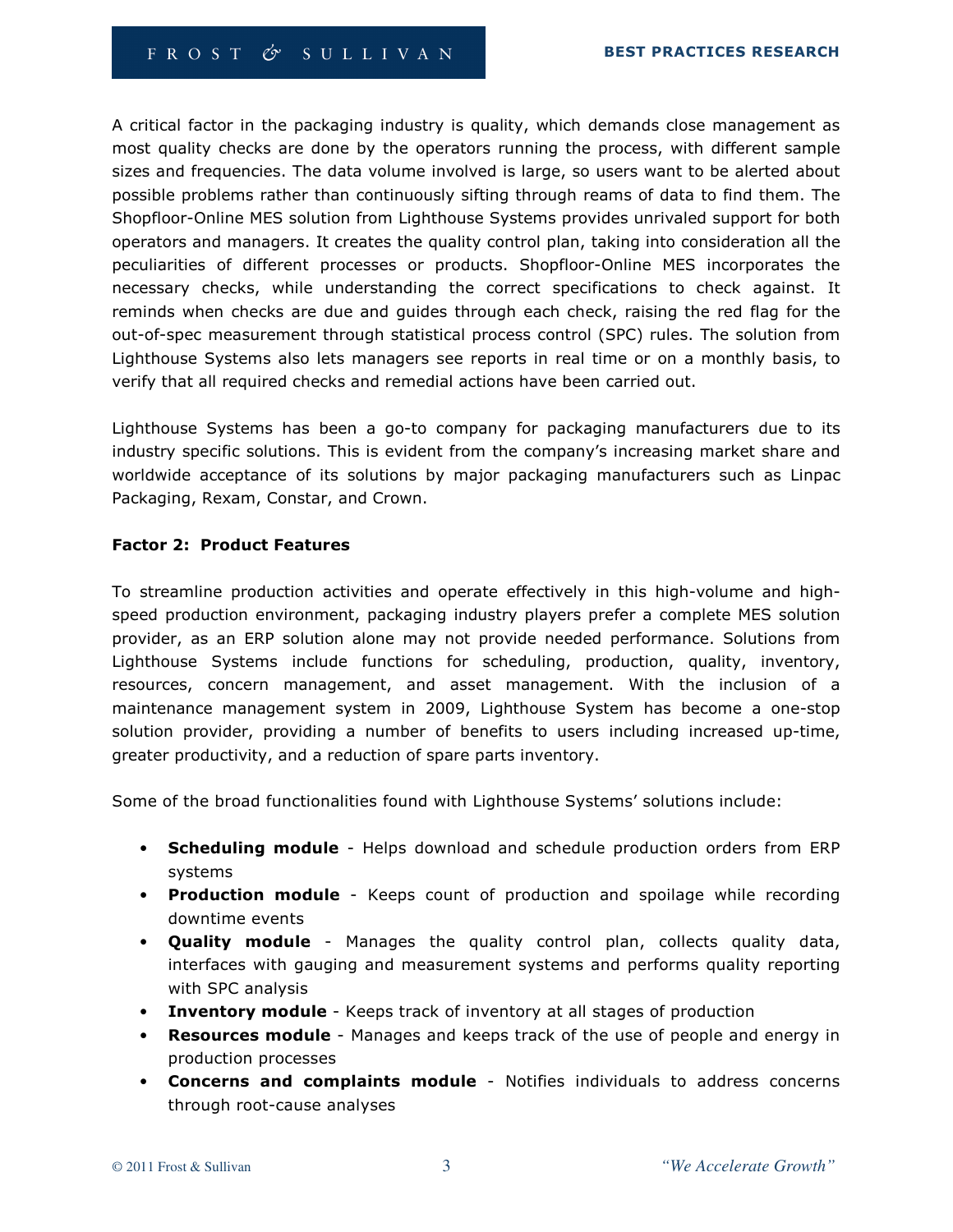• Asset management module - Supports repair and maintenance

A client can choose any of these modules or set of modules to address specific challenges. Shopfloor-Online employs four major components that work together to deliver the required functionality:

- Database: Oracle or MS SQL Server
- Web Server (IIS): Shopfloor-Online Web application
- Universal Data Interface: an interfacing tool from Lighthouse Systems
- Open connectivity: to interface with plant equipment like programming logic controllers.

This architecture enhances system management, as it is server based and located in one central location. Lighthouse Systems' Shopfloor-Online MES solution has enabled operators on the factory floor to be more proactive regarding safety and machine performance, which makes the workplace leaner and more efficient. The solution has provided operators with a holistic view of all tasks, from production to quality and maintenance. Shopfloor-Online also helps senior management to relate the Key Performance Indicators (KPI) across the enterprise and take appropriate action in a highly dynamic environment. Lighthouse Systems understands user applications and provides a low-risk solution that is scalable and can be implemented in subsequent sections of the production area with new functionalities.

Many end users in the packaging industry, including prominent consumer goods manufacturers, vouch for the benefits of Lighthouse Systems' solutions. According to these users, Lighthouse's solutions drive a lean manufacturing environment by highlighting areas of waste, a capability that is sought after in the packaging industry. The dominance of Lighthouse Systems' solution in the packaging industry is evident from the fact that the company witnessed 40 percent growth in the packaging industry during the year ending July 2011.

# Factor 3: Strategic Mergers, Acquisitions or Joint Ventures to Provide Additional Customer Benefits

Multinational packaging companies need to manage data at different locations and at different levels and thus strive for a single, standardized solution that can increase their ROI. These organizations prefer a single solution provider for their multiple facilities due to ease of integration, standardization, and support-service convenience.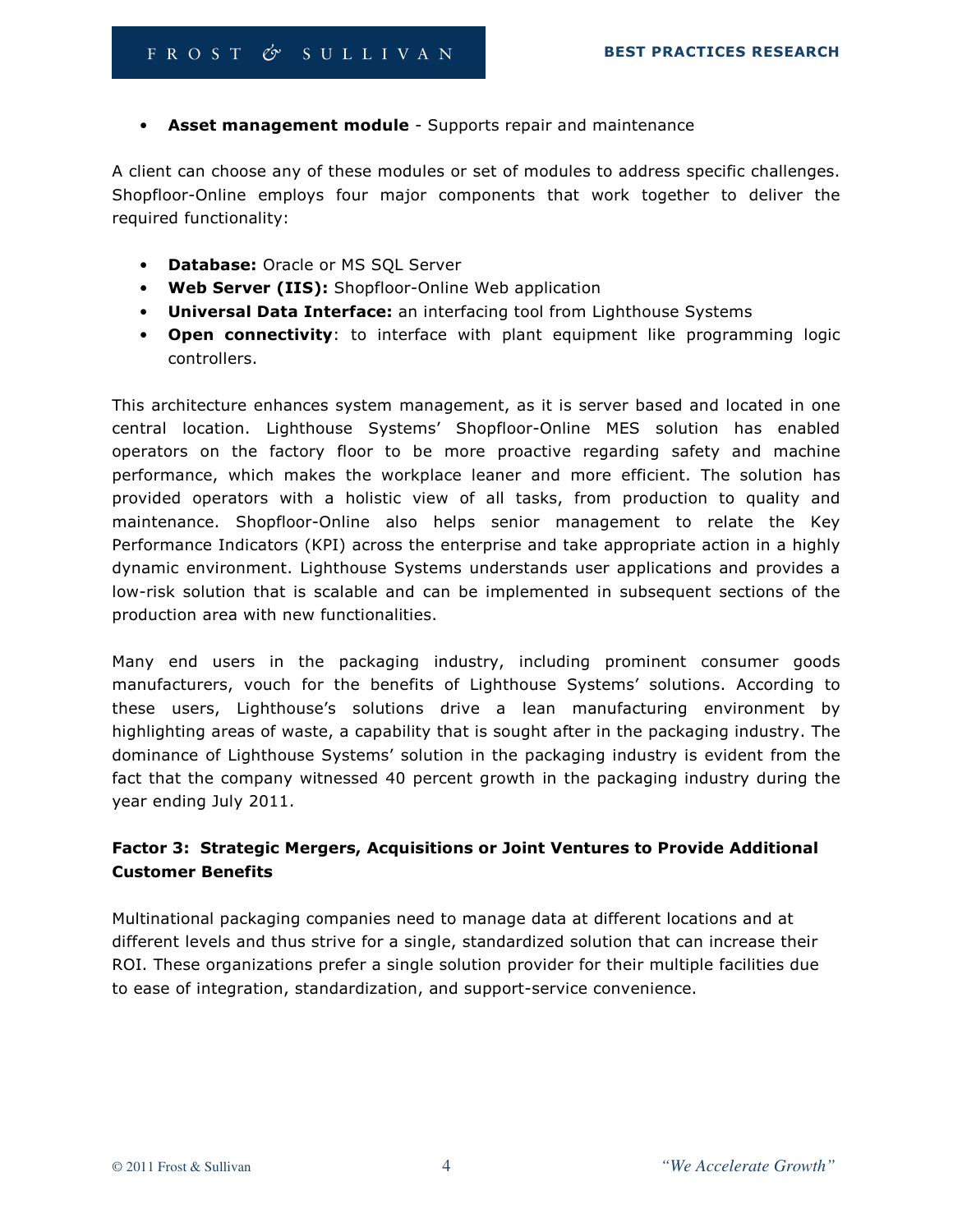Lighthouse Systems' solutions, which are Web-based, enable it to impose a standardized control plan throughout a plant and at different locations. The Web-based architecture gives flexibility in installing the components on a server or on multiple servers, getting rid of the islands created by individual client workstations in the factory, and providing worldwide visibility. These solutions can be easily integrated with existing Internet technology applications such as ERP without any business disruption. As an alternative to Lighthouse Systems' own direct go-to-market strategy, it has the option to collaborate with leading information technology service companies such as AtoS to implement and support its solutions in selected regions. Lighthouse Systems has similar collaborations across different geographic areas to support its solution sales and services where its own reach may be limited.

# **Conclusion**

Lighthouse Systems' Web-based MES solution has enabled packaging manufacturers to improve quality, productivity, and up-time. The solutions from Lighthouse Systems have clearly showcased their value to multinational companies by providing them worldwide visibility of their production facilities. Based on Frost & Sullivan's independent analysis of Manufacturing Execution Systems Solutions in the Packaging Industry, Lighthouse Systems is being recognized with the 2011 Global Customer Value Enhancement Award.

# **The CEO 360-Degree PerspectiveTM - Visionary Platform for Growth Strategies**

The CEO 360-Degree Perspective™ model provides a clear illustration of the complex business universe in which CEOs and their management teams live today. It represents the foundation of Frost & Sullivan's global research organization and provides the basis on which companies can gain a visionary and strategic understanding of the market. The CEO 360-Degree Perspective™ is also a "must-have" requirement for the identification and analysis of best-practice performance by industry leaders.

The CEO 360-Degree Perspective™ model enables our clients to gain a comprehensive, action-oriented understanding of market evolution and its implications for their companies' growth strategies. As illustrated in Chart 5 below, the following six-step process outlines how our researchers and consultants embed the CEO 360-Degree Perspective™ into their analyses and recommendations.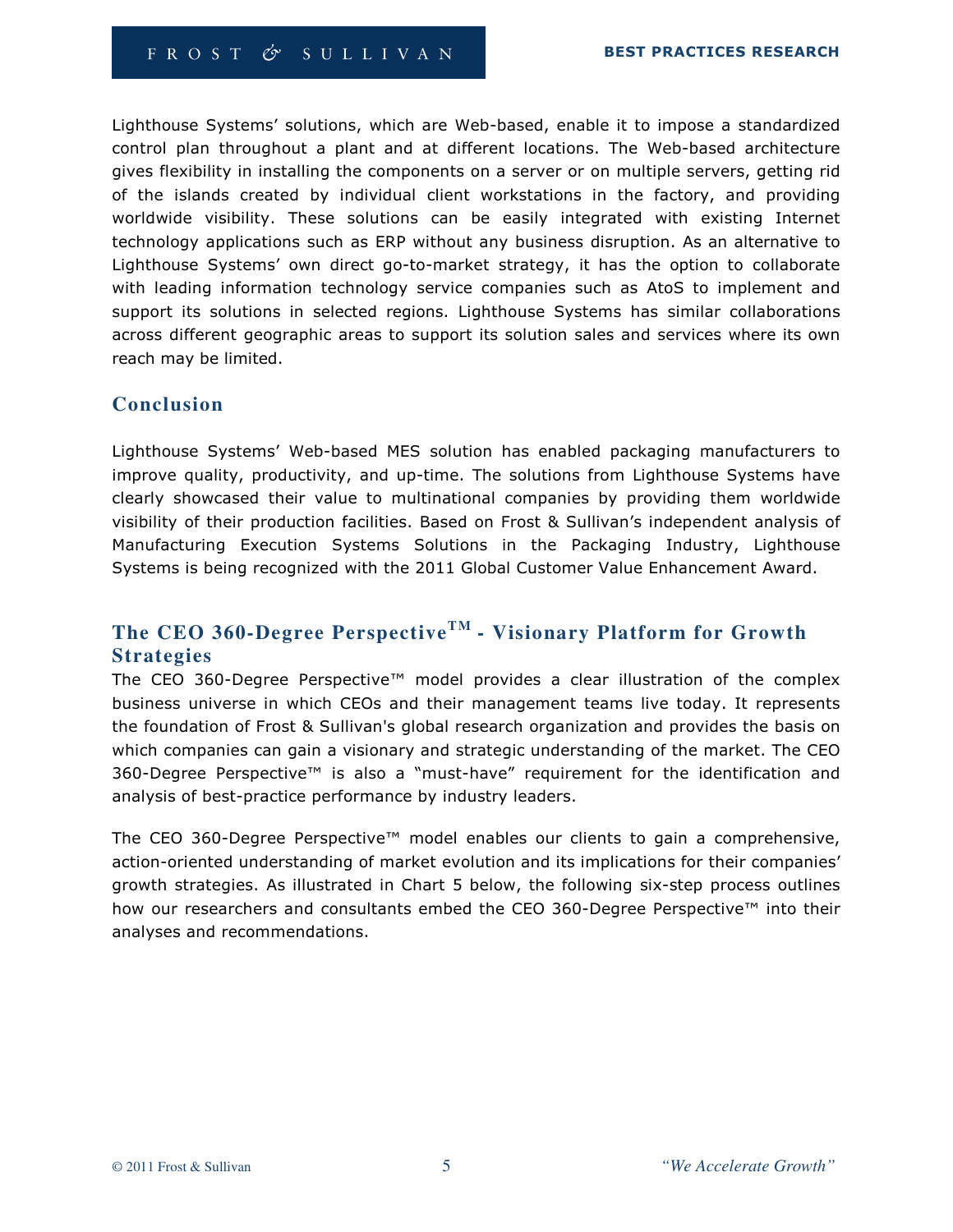

## Chart 1: How the CEO's 360-Degree Perspective**™** Model